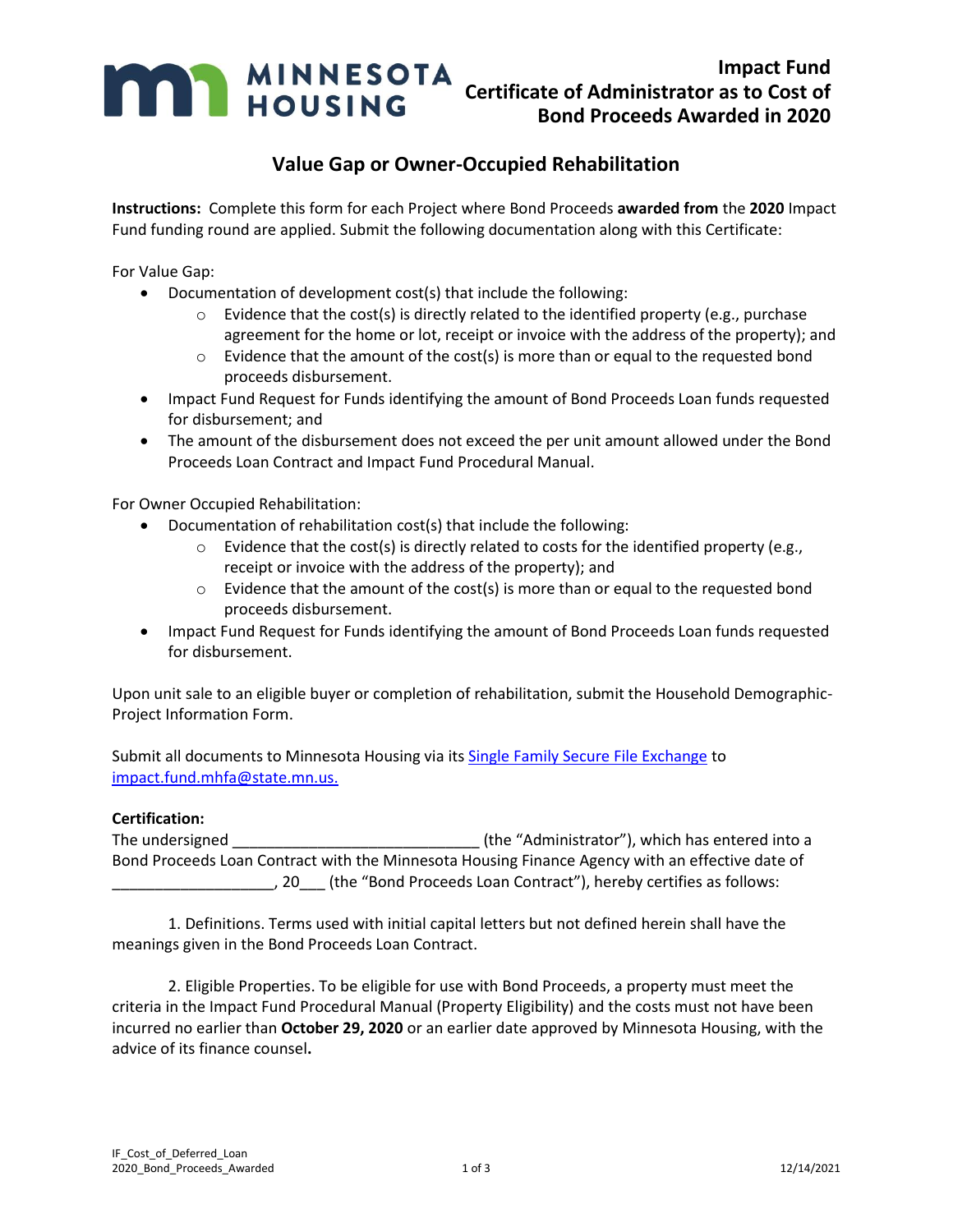3. The Funded Project. The Administrator has used Bond Proceeds to pay certain costs of the Project identified as follows (the "Funded Project"):

## **Property Address, City, Zip**

The Funded Project qualifies as a Project. For owner-occupied rehabilitation projects, the Owner-Occupant(s) is an eligible Owner-Occupant Household under the Bond Proceeds Loan Contract and the Owner-Occupant does not exceed the income level set in the Bond Proceeds Loan Contract. For value gap projects, the home will be sold to an Owner-Occupant(s) who is an eligible Owner-Occupant Household under the Bond Proceeds Loan Contract and the Owner-Occupant will not exceed the income level set in the Bond Proceeds Loan Contract. Bond Proceeds have been applied to an Impact Fundeligible Property.

4. All Funded Project Costs; Sources of Funds. All costs paid by the Administrator in respect of the Funded Project and the amounts and sources of all funds used by the Administrator to pay such costs are correctly stated and categorized in the Household Demographic/Project Information Form that the Administrator has submitted or will submit to Minnesota Housing in respect of the Funded Project.

5. Expenditure of Bond Proceeds. The Administrator has expended the Bond Proceeds for the following costs of the Funded Project identified in item 4. (above) in accordance with the requirements of the Bond Proceeds Loan Contract and the Impact Fund Application of Funds:

| Value Gap Development Costs   \$             |                  |
|----------------------------------------------|------------------|
| <b>Owner-Occupied Rehabilitation Costs</b> 5 |                  |
|                                              | Total $ $ \$0.00 |

The costs above should equal the Bond Proceeds disbursement amount. The Termination of Availability Date has not yet occurred.

The other sources of funds identified in item 4. (above) are sufficient to pay all costs of the Funded Project identified in item 4. (above) not paid from Bond Proceeds.

6. Funded Project Costs. The project costs constituting part of the Funded Project is not less than \$  $\sim$  , as evidenced by the cost documentation accompanying this Certificate.

7. Capacity of Officer. The undersigned officer of the Administrator is responsible for financial management or reporting for the Administrator.

8. No Default. As of the date of this Certificate, no Project Event of Default or Administrator Event of Default has occurred and is continuing and no event or condition exists that would constitute a Project Event of Default or an Administrator Event of Default with the giving of notice or the passage of time or both. [If such Event of Default or default exists, identify it, specify its status and any remedial steps proposed or taken]